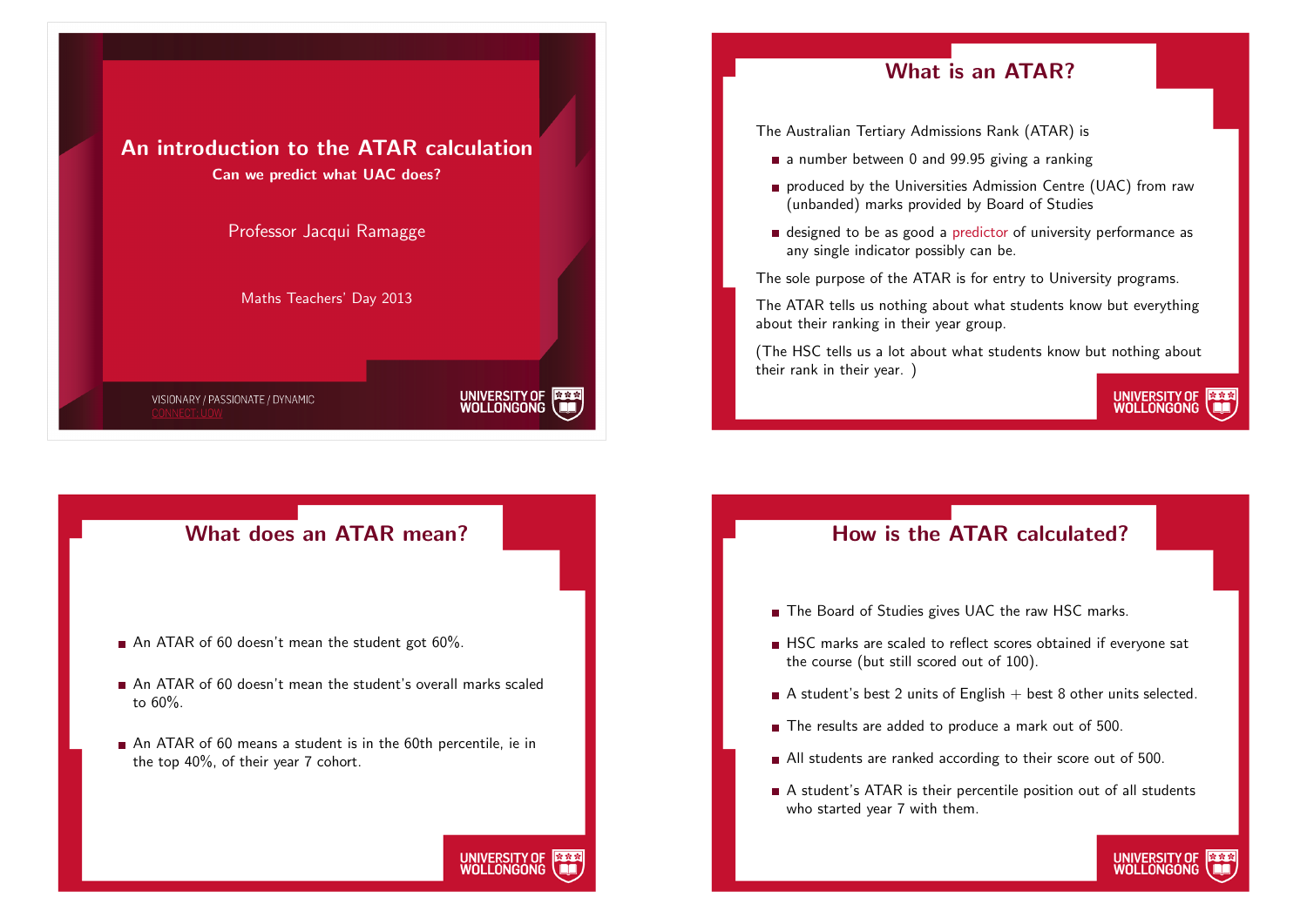





Now we benchmark the 2-unit courses: we adjust mean and sd to match cohort performance across all their other subjects.

If all students in a course are performing strongly in their other courses

If all students in a course are performing weakly in their other courses

 $\mathbf{r}$ 



x 50 x¯



If performance is mixed but good overall



x¯ 50

If performance is mixed and weak overall



# Calculating the ATAR: Step 3

Extension courses are scaled by comparing the cohort to to that of the underlying course.

f

Maths: Extension 1 is scaled directly against 2-unit Mathematics, and Extension 2 is scaled directly against Extension 1. The net effect is



English: Both Extension 1 and Extension 2 are scaled directly against 2-unit English (Advanced).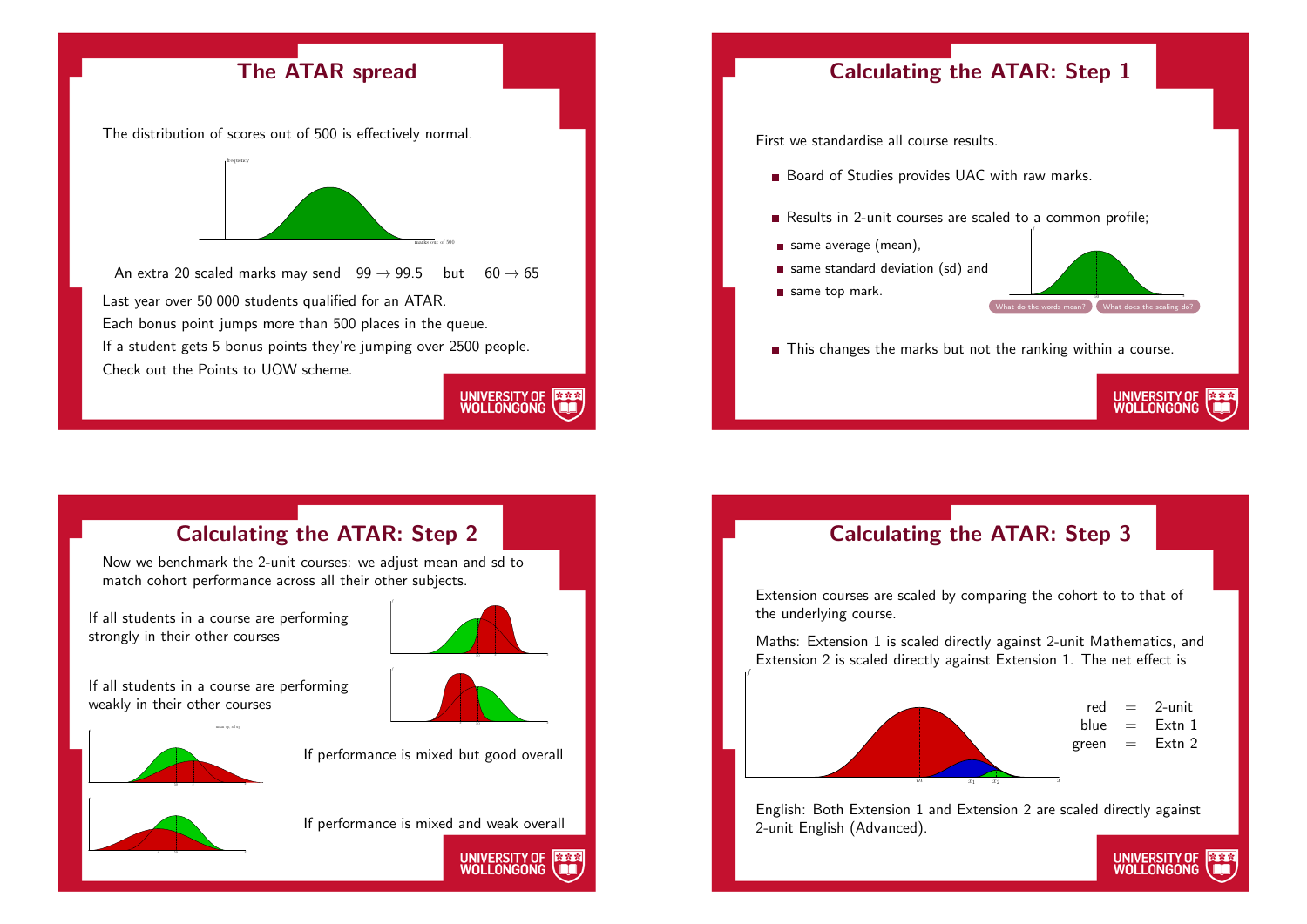### Predictions and Observations

- You can't predict someone's ATAR unless you know everybody's raw mark on all the courses for that cohort.
- UAC scales people, not courses.
	- No subject will guarantee a student a high ATAR.
	- No subject will condemn a student to a low ATAR.
- The worse the overall performance of the cohort taking a course, the nearer the top a student has to be in order to benefit from scaling.
- Students should do subjects they enjoy, because they are likely to perform better in them.



#### What are ATAR cut-offs?

- Each university sets a minimum ATAR for and a quota of students for each university course.
- The ATAR cut-off for a course each year is the ATAR of the person with the lowest ATAR who was admitted to the course that year (not including forced offers).
- ATAR cut-offs reflect supply and demand more than the intellectual capacity needed to undertake the studies.

# UNIVERSITY OF<br>WOLLONGONG